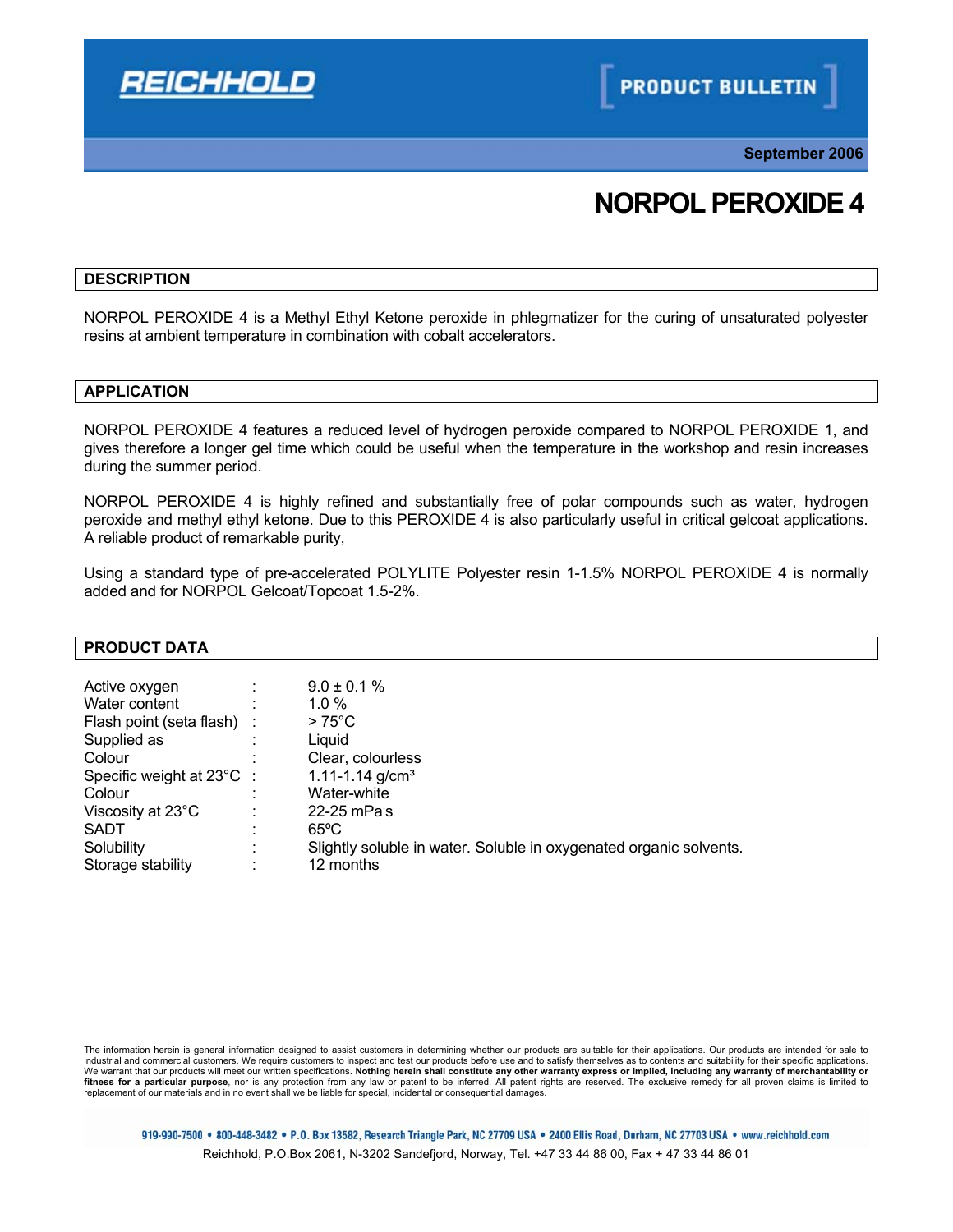

# **PACKAGING**

Standard packing sizes are 5 kg and 25 kg net weight.

# **CURE CHARACTERISTICS**

Resin: : POLYLITE 440-000 Resin temp: 21°C Acc.conc. : 1% ACCELERATOR 9802P PEROXIDE : 1%

| Initiator                | Gel time<br>min | Time to peak<br>min | Peak<br>exotherm<br>temp °C |
|--------------------------|-----------------|---------------------|-----------------------------|
| <b>NORPOL PEROXIDE 4</b> | 20              | 62                  | 47                          |
| NORPOL PEROXIDE 1        | 11              | 48                  | 47                          |

A curing test with a gelcoat gave the following results

| Method:<br>$23^{\circ}$ C | Thin film cure (500um, wet film)     | Temperature:         |  |
|---------------------------|--------------------------------------|----------------------|--|
| Gelcoat:                  | Low VOC, ISO-NPG white spray gelcoat |                      |  |
| TTC:                      | Tack-Free time                       | Initiator $\%$ : 2,0 |  |

| Initiator                | Gel time | TTC |
|--------------------------|----------|-----|
|                          | min      | mın |
| <b>NORPOL PEROXIDE 4</b> | 31       | 110 |
| NORPOL PEROXIDE 1        | 19       | 113 |